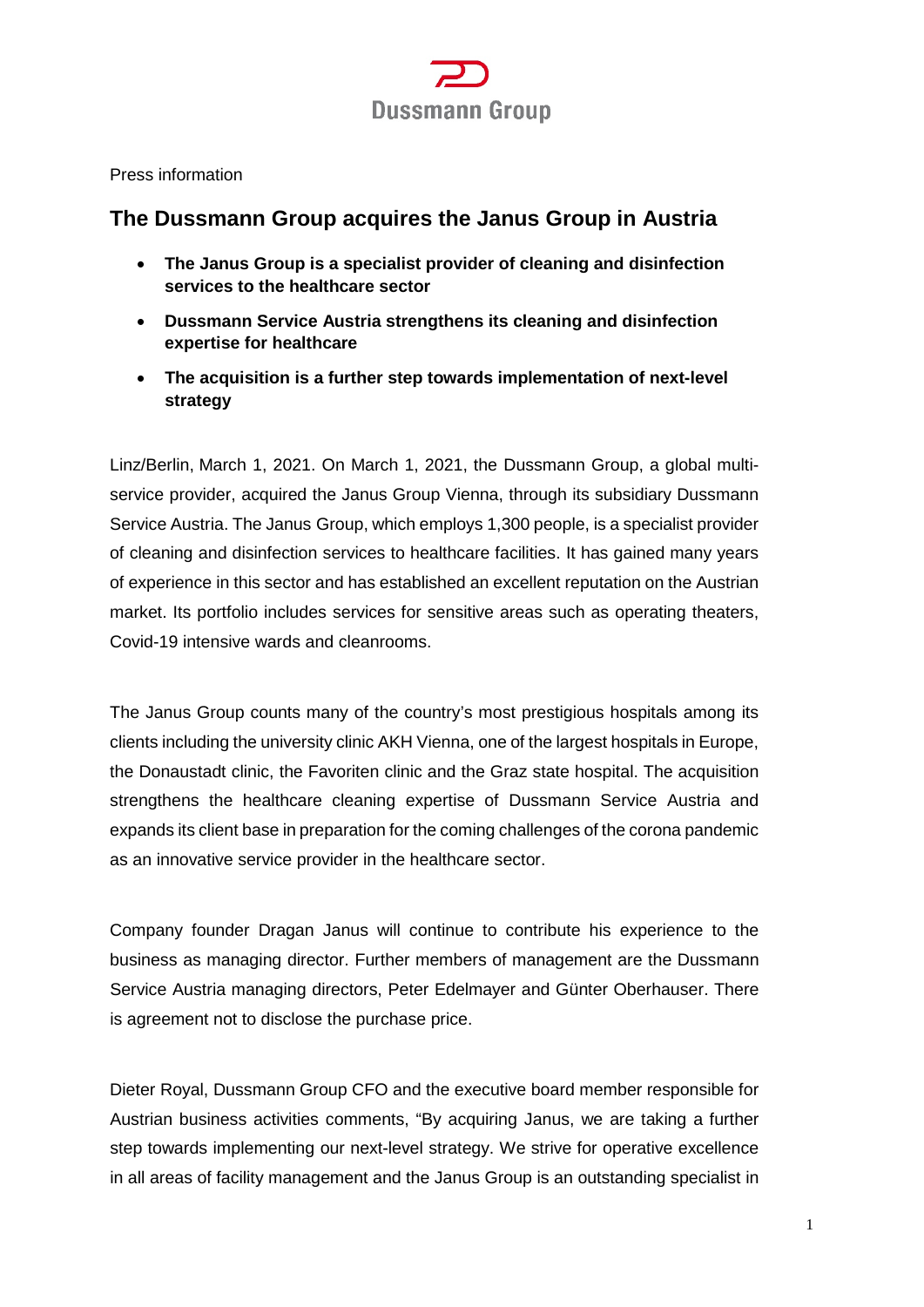# **Dussmann Group**

hospital cleaning. The Dussmann Group will continue to drive external growth with acquisitions like this one, as part of our strategy of viable growth in Europe, the Middle East and in selected markets outside Europe."

Peter Edelmayer, managing director at Dussmann Service Austria emphasizes, "Clients will benefit from the combined expertise and experience in the health sector of Dussmann Service and the Janus Group. The change of ownership will not affect service operations for existing clients. We are very happy that family Janus will continue to be part of the business."

Dragan Janus, managing director of the Janus Group adds: "We are pleased that the new owner, Dussmann Service, is, like us, a family enterprise. We share the goals of providing the highest quality services, of employee recognition and of long-term, fair client relationships."

The Dussmann Group provides essential services in the fight against corona and has proven expertise in the facility management market, including the cleaning and disinfection of hospitals and care facilities and in cleanroom cleaning for the semiconductor, pharmaceutical and food industries.

# **About the Dussmann Group**

With 64,500 employees in 22 countries, the Dussmann Group, based in Berlin, provides services for people, by people, generating consolidated group sales of 2.13 bill.  $\epsilon$  in 2019. The largest service division, Dussmann Service, provides cleaning, technical services, catering, security, reception, and surgical sterilization from a single source. Dussmann Mobility Services GmbH (DMS) is a subsidiary of Dussmann Service, which plans, installs and operates charging solutions for e-vehicles. Dussmann Technical Solutions (DTS) pools the expertise of the Dussmann engineering specialists supplying solutions for the entire lifecycle of technical systems and buildings from engineering services and planning, through construction to maintenance and repair. Business units are DKA, HEBO and since 2019, the electrical engineering specialist, STS, based in Waterford, Ireland. DKA constructs, installs and services all types of refrigeration and air-conditioning equipment and systems. HEBO Aufzugstechnik GmbH constructs premium elevators, and modernizes and services existing ones. Kursana nurses and cares for 13,600 seniors. The Dussmann Group operates the media department store Dussmann das KulturKaufhaus in Berlin and in-house corporate child-care at Dussmann KulturKindergarten facilities. More information at news.dussmanngroup.com